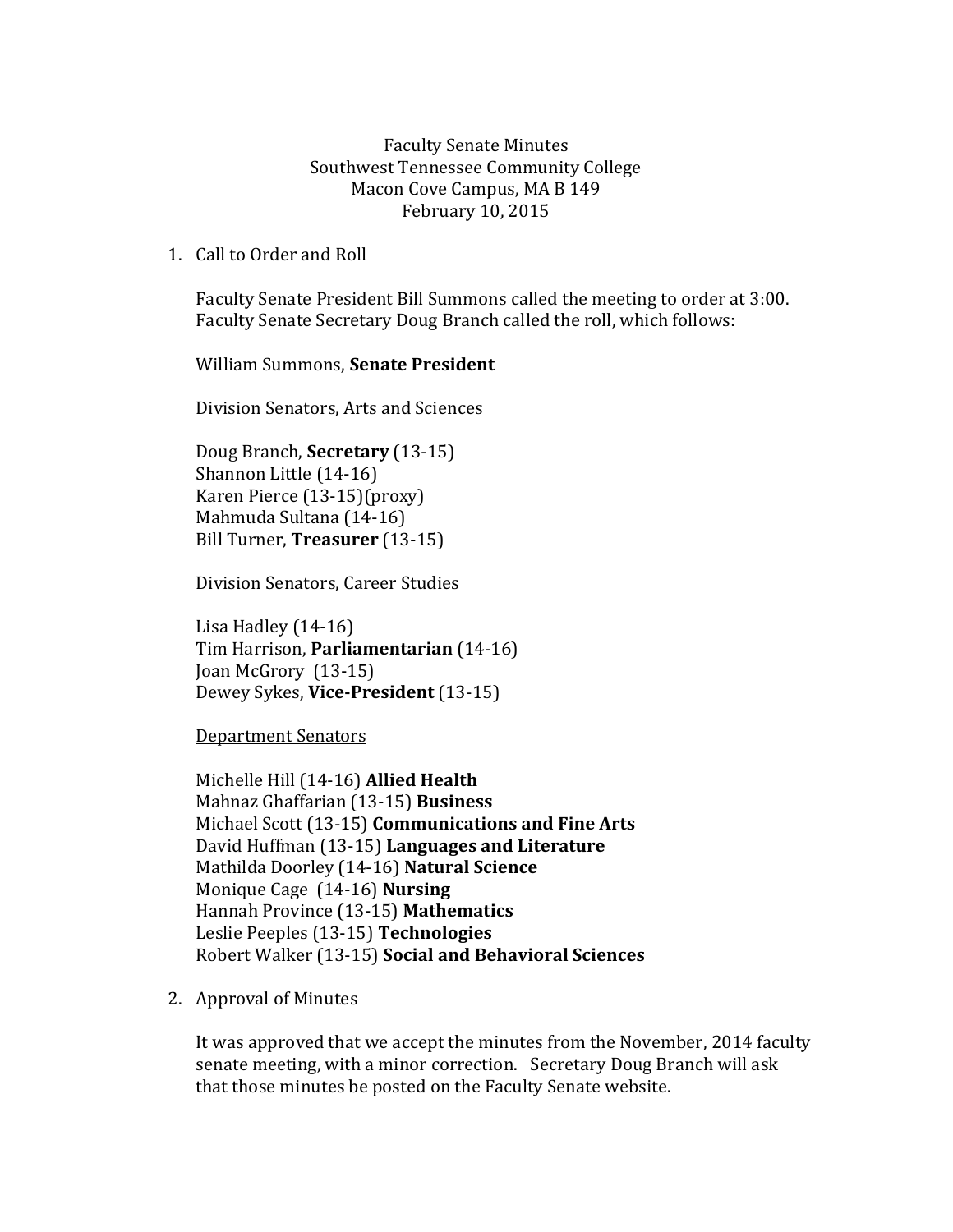- 3. Reports from Senate Officers and Senate Committees
	- A. Bill Summons, Senate President, reported that a recent visit to Southwest by Tristan Denley, TBR Vice-Chancellor for Academic Affairs, was successful, with about a quarter of the faculty present. Denley spoke with students and with faculty; a major topic of conversation was TBR's push for co-curricular Learning Support classes.
	- B. Bill reported, too, that a recent faculty chat session with the President Essex was successful.
	- C. Bill Weppner, chair of the FDEC, or Faculty Development Committee, and Hannah Province, a member of that committee, presented a working draft of that committee's recommendations for a new faculty evaluation instrument. A lengthy discussion ensued, during which senators made various recommendations for possible changes to the proposed instrument. Robert Walker hoped that the committee would pay special attention to what he saw as the problem that, as the instrument is currently implemented, if a faculty member is evaluated as "unsatisfactory" on just one of the assumed responsibilities, the faculty member's overall performance is judged unsatisfactory.

It was generally agreed that the FDEC was at an excellent starting point with this project. Bill Weppner noted that there are seats on the FDEC for faculty interested in serving.

- D. Mathilda Doorley, chair of the Faculty Awards Committee, expressed her desire to have help on that committee, as she is presently the sole member. She also asked the senate to consider why every faculty award required outside evaluators. Mathilda wondered whether retired faculty might serve as evaluators for awards. The senate concurred that retired faculty could indeed serve in that capacity for most awards, but we were unsure whether the Farris Award's benefactors had stipulated outside evaluation. Mathilda agreed to research that question.
- E. Senate Vice-President Dewey Sykes noted that he would be conducting elections for new senators in March.
- 4. New Business
	- A. Bill Summons distributed Dr. Essex and the administration's response to recent Summer School Task Force recommendations. Bill expressed overall pleasure with that response. Two items that seem especially positive, from a faculty point of view, are that the response indicated no percentages for how many summer school classes should be taught by